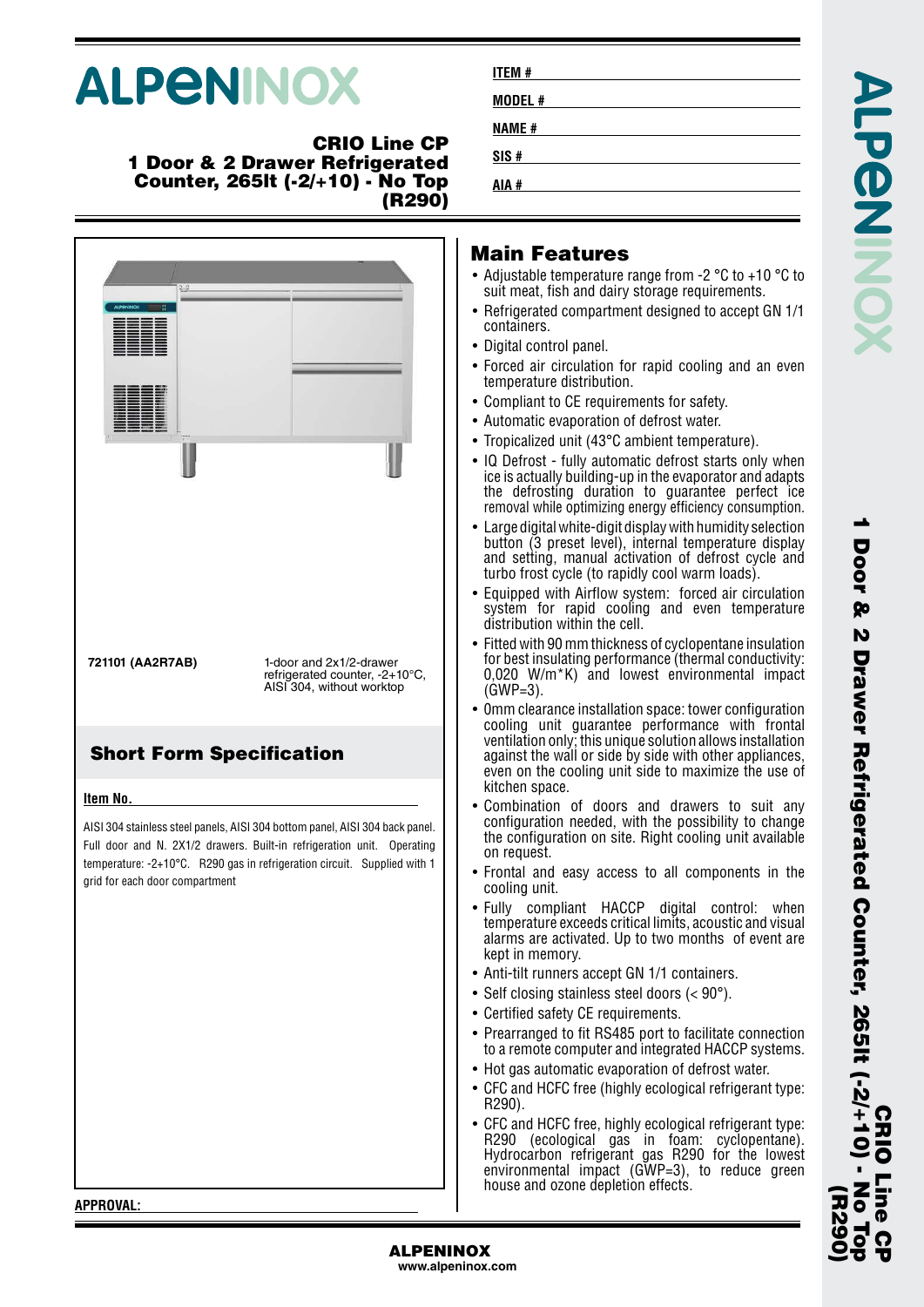## **ALPENINOX**

• Connectivity ready for real time access to connected appliances from remote and data monitoring (requires optional accessory).

## **Construction**

- Extractable cooling unit to facilitate maintenance.
- Access to all components from the front.
- Developed and produced in ISO 9001 and ISO 14001 certified factory.
- Mounted on 150 mm adjustable feet.
- Rounded internal corners for ease of cleaning.
- 304 AISI stainless steel internal and external doors, front and side panels. Evaporator in aluminium.
- Pre-arranged for drain-pipe.
- High-density expanded polyurethane foam 50 mm in thickness with cyclopenthane injection.
- Fault code display.
- Interior base with rounded corners, pressed from a single sheet.
- Internal and external doors, front and side panels and removable worktop in AISI 304 Stainless steel.
- Built-in refrigeration unit.
- Removable triple-chamber balloon magnetic gasket to improve insulation and reduce energy consumption and ease of cleaning.
- Mounted on stainless steel feet to give 150 mm (-5/+50 mm) clearance for ease of cleaning the floor.
- Ease of cleaning and high hygiene standards thanks to the rounded internal corners, the easily removable runners, grids and air conveyors.
- Internal structure with 15 charging positions (3 cm pitch) available to host GN 1/1 grids, ensuring higher net capacity and a greater storage space.
- IP21 protection index.
- Internal dimension of the drawers:
- -models with 2 1/2 drawers: 1st drawer (top drawer) 196x302x521 / 2nd drawer 198x302x521 (HxWxD)
- -models with 3 1/3 drawers: 1st and 2nd drawers (top and central drawer) 99x302x521 / 3rd drawers 103x302x521 (HxWxD)
- -models with 1/3+2/3 drawers: 1st drawer (top drawer) 99x302x521 / 2nd drawer 295x302x521 (HxWxD)

### **Included Accessories**

• 1 of Kit 1/1GN gray rilsan grid and 2 side runners for refrigerated counters PNC 881109

#### **Optional Accessories**

| • Kit integrated HACCP for digital<br>refrigerators (IR33)                   | <b>PNC 880252</b> |     |
|------------------------------------------------------------------------------|-------------------|-----|
| • 1/1 GN gray rilsan grid for refrigerated<br>counters                       | <b>PNC 881107</b> |     |
| • 2 side runners for 1/1GN refrigerated<br>counters                          | <b>PNC 881108</b> |     |
| • Kit 1/1GN gray rilsan grid and 2 side<br>runners for refrigerated counters | PNC 881109        |     |
| • 1/1 GN plastic container, h65mm                                            | <b>PNC 881110</b> | l 1 |
| • 1/1GN plastic container, h100mm                                            | <b>PNC 881111</b> | ∣ 1 |
| • 1/1GN plastic container, h150mm                                            | PNC 881112        |     |

 $\epsilon$ 

#### **CRIO Line CP 1 Door & 2 Drawer Refrigerated Counter, 265lt (-2/+10) - No Top (R290)**

- Worktop for refrigerated Crio Line CP and SB counters - 2 compartments PNC 881124 ❑ •• Worktop and upstand for refrigerated Crio Line PNC 881127  $\Box$ CP and SB counters - 2 compartments • 2-drawer kit refrigerated counters PNC 881179 ❑ • 3x1/3-drawer kit for refrigerated counters PNC 881186 ❑ • 1/3 and 2/3 bottle drawer kit for refrigerated counters PNC 881187 ❑ • Kit 4 wheels, h100mm (2 with brakes) for refrigerated counters PNC 881191 <del>□</del> • Kit 4 wheels, h150mm (2 with brakes) for 2&3 PNC 881193 ❑ compartment refrigerated counters
- Lock for refrigerator/freezer counters with 2 compartments - h650mm PNC 881245 <del>□</del>

**CRIO Line CP 1 Door & 2 Drawer Refrigerated Counter, 265lt (-2/+10) - No Top (R290)**

The company reserves the right to make modifications to the products without prior notice. All information correct at time of printing.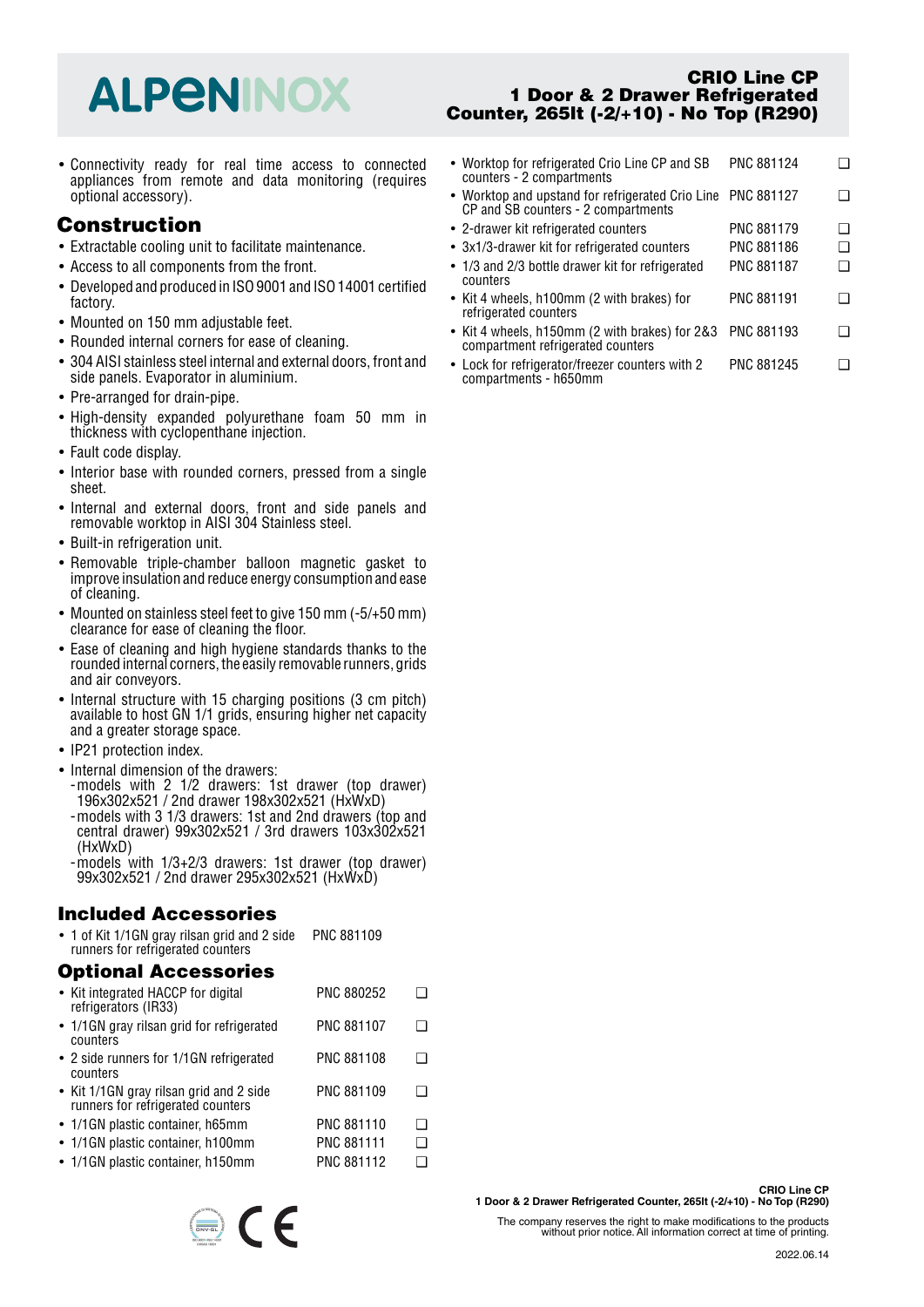## **ALPENINOX**

#### **CRIO Line CP 1 Door & 2 Drawer Refrigerated Counter, 265lt (-2/+10) - No Top (R290)**





#### $EI =$  Electrical inlet (power)

334 841 66



CE

#### **Front** l -**Electric**

 $\overline{1}$ 

<u>155</u>

- 1

 $\overline{1}$ 

13

13

| Supply voltage:        |                      |
|------------------------|----------------------|
| 721101 (AA2R7AB)       | 220-240 V/1 ph/50 Hz |
| Electrical power max.: | 0.22 kW              |
|                        |                      |

#### Key Information:

| <b>Net Volume:</b>                                | 136.4 lt          |  |
|---------------------------------------------------|-------------------|--|
| Door hinges:                                      | I eft Side        |  |
| <b>External dimensions, Width:</b>                | 1241 mm           |  |
| <b>External dimensions, Depth:</b>                | 700 mm            |  |
| <b>External dimensions, Depth with</b>            |                   |  |
| <b>Doors Open:</b>                                | $1110 \text{ mm}$ |  |
| <b>External dimensions, Height:</b>               | 800 mm            |  |
| <b>Internal Dimensions, Width:</b>                | 798 mm            |  |
| <b>Internal Dimensions, Depth:</b>                | 560 mm            |  |
| <b>Internal Dimensions, Height:</b>               | 510 mm            |  |
| <b>Noise level:</b>                               | 48 dBA            |  |
| <b>Built-in Compressor and Refrigeration Unit</b> |                   |  |
|                                                   |                   |  |

## Refrigeration <mark>Da</mark>ta

| <b>Control type:</b>                                      | Digital    |
|-----------------------------------------------------------|------------|
| <b>Compressor power:</b>                                  | $0.25$ hp  |
| <b>Refrigerant type:</b>                                  | R290       |
| <b>GWP Index:</b>                                         | 3          |
| <b>Refrigeration power:</b>                               | 358 W      |
| <b>Refrigeration power at</b><br>evaporation temperature: | -10 °C     |
| Refrigerant weight:                                       | 50 g       |
| Min/Max internal humidity:                                | 40/85      |
| Operating temperature min.:                               | -2 °C      |
| Operating temperature max.:                               | 10 °C      |
| <b>Operating mode:</b>                                    | Ventilated |

### 50 **Product Information (EU Regulation 2015/1094)**

**Energy Class:** A consumption:<br>Climate class: **Yearly and daily energy<br>consumntion:** 955 **Energy Efficiency Index (EEI):** 23,38

**consumption:** 500kWh/year - 1kWh/24h Normal duty (cl.4)

**CRIO Line CP 1 Door & 2 Drawer Refrigerated Counter, 265lt (-2/+10) - No Top (R290)**

The company reserves the right to make modifications to the products without prior notice. All information correct at time of printing.